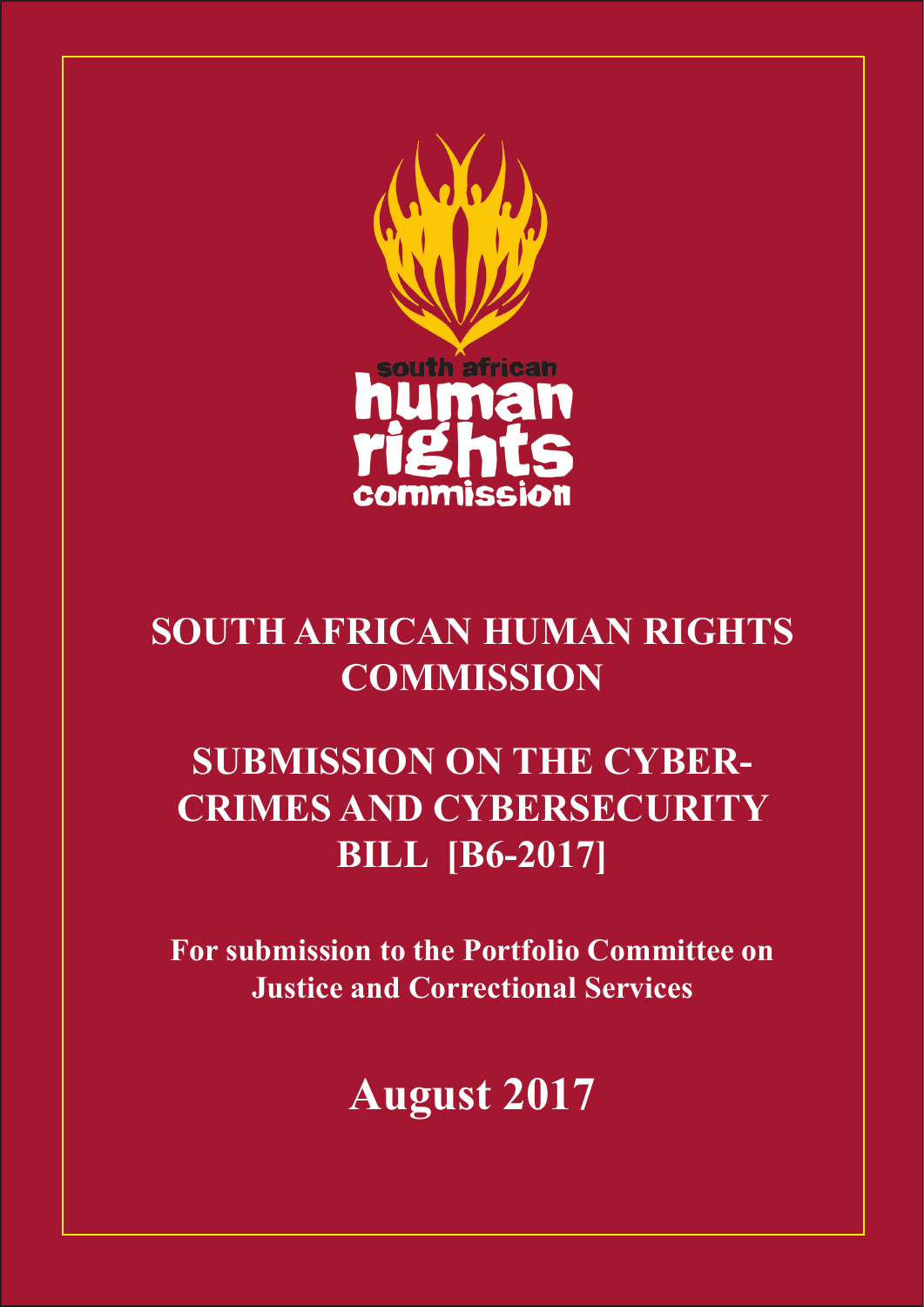

# **SOUTH AFRICAN HUMAN RIGHTS COMMISSION**

## **SUBMISSION ON THE CYBERCRIMES AND CYBERSECURITY BILL [B6-2017]**

*For submission to the Portfolio Committee on Justice and Correctional Services*

*August 2017*

### **1. Introduction**

The South African Human Rights Commission (SAHRC / Commission) welcomes the opportunity to engage with the Portfolio Committee on Justice and Correctional Services on the Cybercrimes and Cybersecurity Bill [B6-2017].

The SAHRC is aware of the expanding digital evironment and that communication and technological developments are evolving at a rapid pace. These are integral aspects of a modern world and as society shits to a digital environment the need for a legislative framework and the balancing of rights are becoming more critical. Through the Commission's complainthandling process, it has seen an increase in the number of complaints relating to alleged rights violation which occur in the cyber environment. The Commission is also closely monitoring the international and national developments relating to the 'legislating the internet' and the various crimes which are perpetrated in the digital space. On this basis, the Commission shares its concerns on the Bill with the Portfolio Committee.

#### **2. The mandate of the South African Human Rights Commission**

#### **2.1 Constitutional and Statutory Mandate**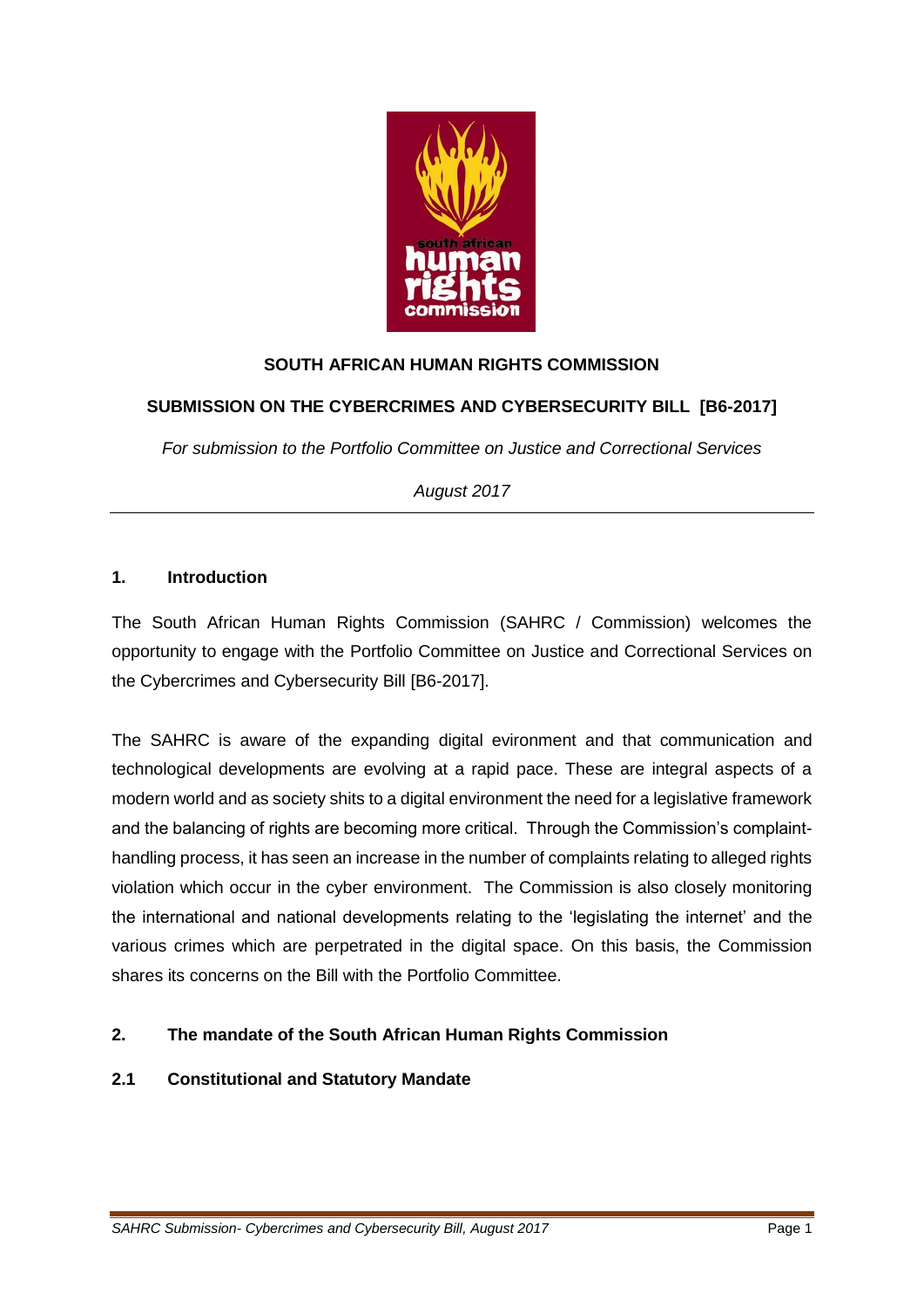The SAHRC is a constitutionally created independent state institution. It is mandated by section 184 of the Constitution of the Republic of South Africa<sup>1</sup> which states,

- 184. (1) The South African Human Rights Commission must-
	- (a) promote, respect for human rights and a culture of human rights;
	- (b) promote the protection, development and attainment of human rights; and
	- (c) monitor and assess the observance of human rights in the Republic.

In September 2014, the new South African Human Rights Commission Act 40 of 2013 came into effect, repealing its predecessor the Human Rights Commission Act 54 of 1994. Section 13 of the new Act expands on the powers and functions of the Commission.

Accordingly, section 13(1)(a)(i) provides,

- (a) The Commission is competent and is obliged to-
	- (i) Make recommendations to organs of state at all levels of government where it considers such action advisable for the adoption of progressive measures for the promotion of human rights within the framework of the Constitution and the law, as well as appropriate measures for the further observance of human rights;

Section 13(1)(b)(v) further states,

- (b) The Commission-
	- (v) Must review government policies relating to human rights and may make recommendations.

It is within the above mandate that the Commission shares its comments with the Portfolio Committee.

**.** 

<sup>&</sup>lt;sup>1</sup> Of 1996. Hereinafter the 'Constitution'.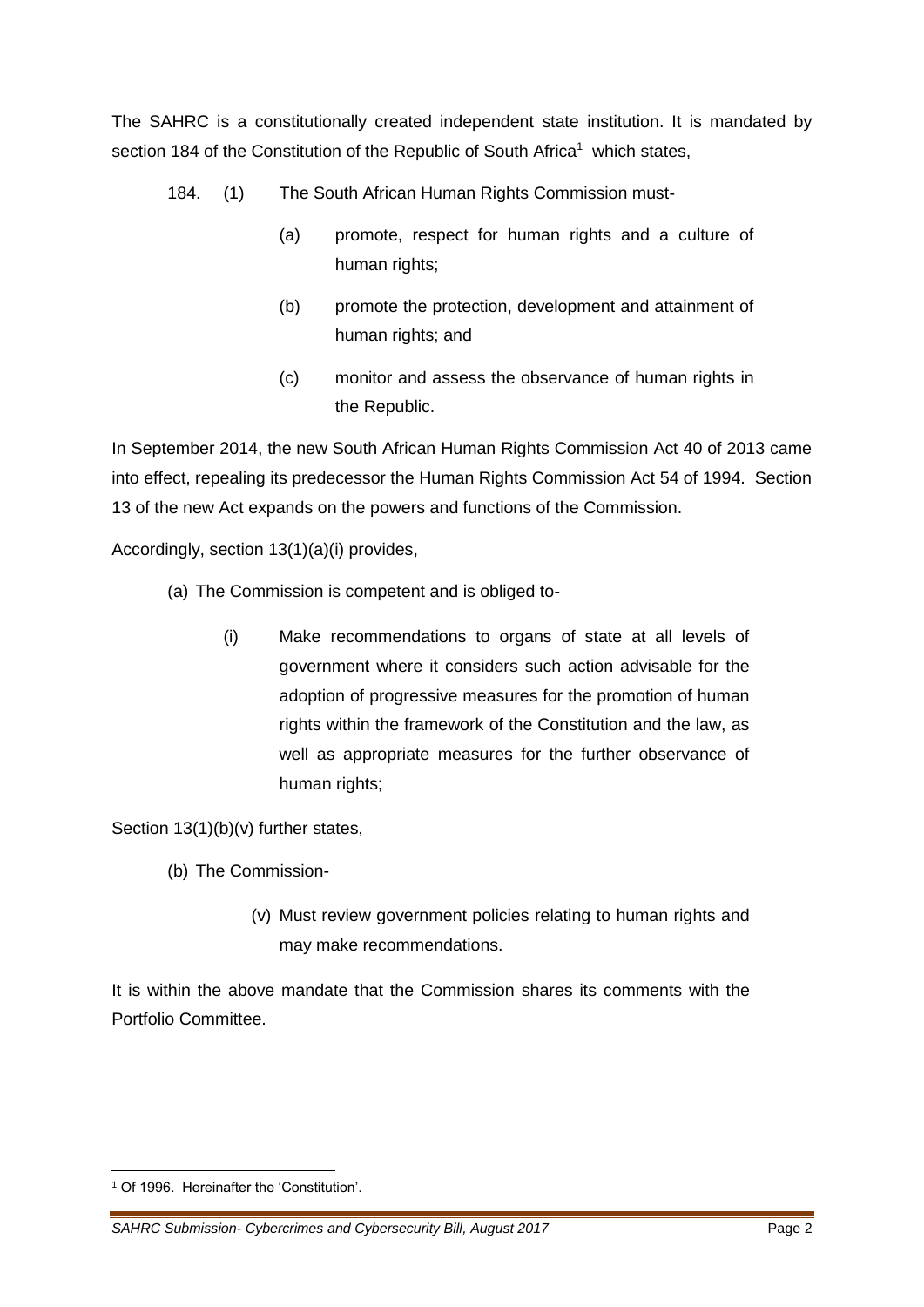## **3. SAHRC Concerns with the Cybercrimes and Cybersecurity Bill**

#### **3.1 Definitions Clauses**

The SAHRC notes that there are several terms within the definitions clause which require further clarity. In this regard, the SAHRC points out the following in respect of the term 'access', which reads:

**''access''**…includes, *without limitation,* to make use of data, a computer program, a computer data storage medium or a computer system or their accessories or components or any part thereof or any ancillary device or component to the extent necessary to search for and seize an *article*. (emphasis added)

Within this context, the Bill goes further to define 'article' as:

**''article''** means any data, computer program, computer data storage medium or computer system which—

*(a)* is concerned with, connected with or is, on reasonable grounds, believed to be concerned with or connected with the commission or suspected commission;

*(b)* may afford evidence of the commission or suspected commission; or

*(c)* is intended to be used or is, on reasonable grounds, believed to be intended to be used in the commission, of an offence in terms of Chapter 2 or sections 16, 17 or 18 or any other offence which may be committed by means of, or facilitated through, the use of such an article, whether within the Republic or elsewhere;

In reading these two clauses together, the SAHRC notes with concern the potential impact it may have on the right to privacy, (as protected under section 14 of the Constitution), particularly the 'without limitation' phrase. Effectively, under the Bill the State officials responsible for investigating cybercrimes, would be legally authorised to make use of data on the personal computer of a person, on the grounds that it is, 'concerned with'; 'connected with'; or has 'reasonable grounds' to believe that there is a connection with an offence. The SAHRC notes that there is no further clarity of these terms and that it may, from a practical perspective, lead to an inconsistent application of the provision. In addition, the Bill may impact the right to privacy on multiple grounds namely, i) 'person searched' if a mobile phone is on a person's body; ii) 'property searched' in terms of any device in a person's possession; and, iii) 'possessions seized' and 'communications infringed' in terms of 'data' being accessed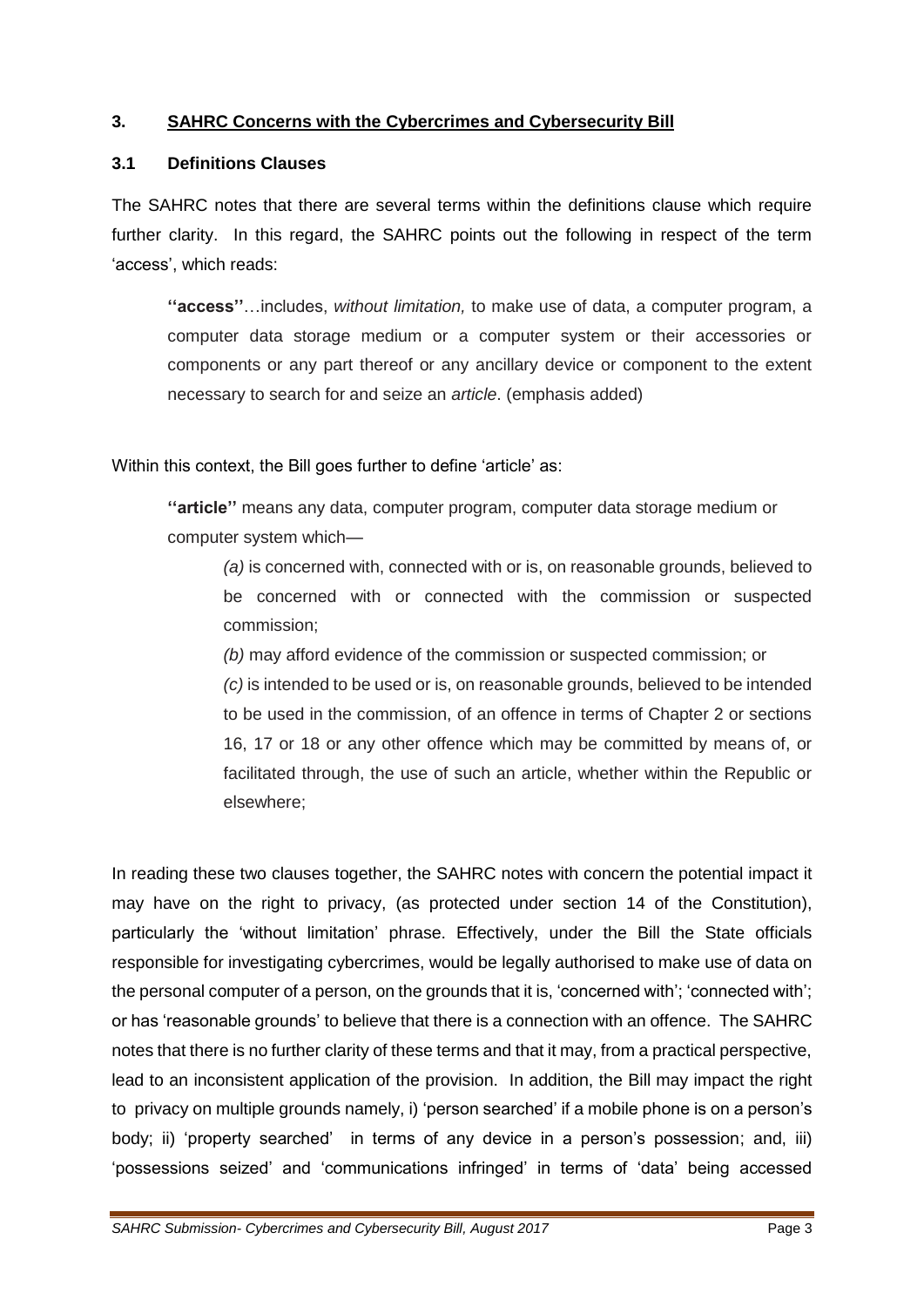indiscriminately. The SAHRC therefore notes that the Bill vests a disproportionate amount of discretion and power to the official for the purposes of searching and accessing any person's device. Furthermore, if 'access' entails unfettered access to data, and 'data implies electronic representations of information in any form,' then authorities can access *any* electronic information of any person and possible do so without retribution. In addition, it may be implied that in order to invoke its sweeping orders under the Bill, officials would only need to suspect that a particular piece of data, a computer or any computer system may afford evidence of the commission or suspected commission of an offence. The SAHRC recommends that Parliament consider amending the definition of 'access' to rather adopt the term which relates to a 'reasonable limitation' to make use of data.

# **3.2 Clause 2: Cybercrimes**

The Commission is concerned about the broadly defined nature of cybercrimes in the Bill. Clause (2)(1) and (2) reads that that

- **2.** (1) Any person who unlawfully and intentionally secures access to—
	- *(a)* data;
	- *(b)* a computer program;
	- *(c)* a computer data storage medium; or
	- *(d)* a computer system, is guilty of an offence.
- (2) For purposes of this section a person secures access to—
	- *(a)* data when the person is in a position to—
		- (i) alter, modify or delete the data;
		- (ii) copy or move the data to a different location in the computer data storage medium in which it is held or to any other computer data storage medium;
		- (iii) obtain its output data; or
		- (iv) otherwise use the data;

The SAHRC notes with concern the use of the term 'intentionally' in the draft clause 2(1) and highlights instances where the draft provision may have unintended consequences. For example, the clause could potentially impact on investigative journalism and whistleblowing as data and information is often exchanged via electronic means listed under clause 2(1). This may have an impact on the rights of access to information and freedom of speech. Furthermore, the broad nature of the provision, particularly under clause 2(1)(a) may result in criminality of persons who may have access to information / data and subsequently deletes /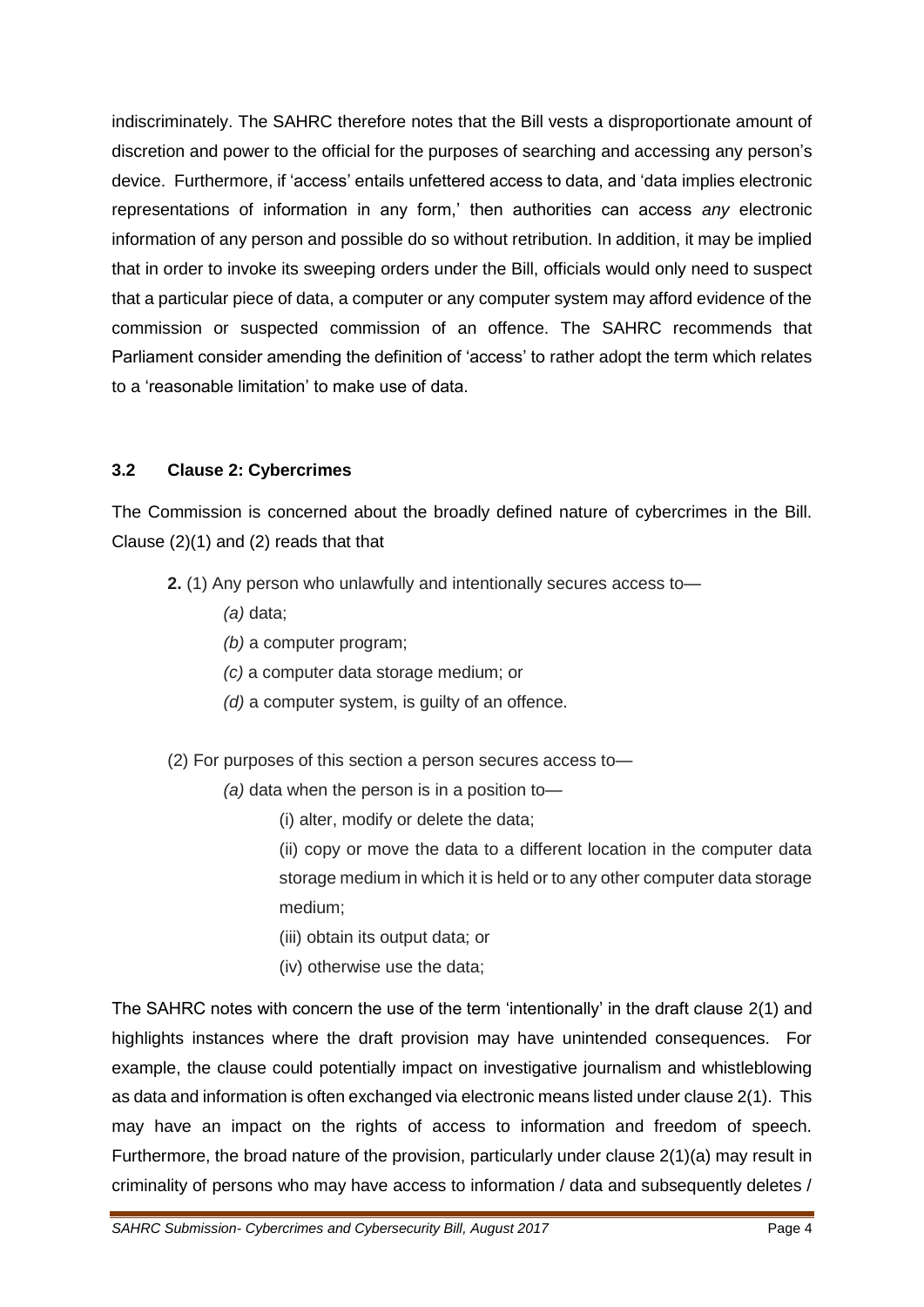alters the data, but was unaware that it was obtained unlawfully and intentionally (in terms of the Bill). In order to circumvent these instances, it is recommended that the Portfolio Committee consider the definition of 'intent' within the Bill.

# **3.3 Clause 3: Unlawful acquiring of data**

Clause 3(3) of the Bill reads that:

'Any person who is found in possession of data, in regard to which there is a *reasonable suspicion* that such data was acquired unlawfully as contemplated in subsection (1) and who is unable to give a *satisfactory exculpatory account* of such possession, is guilty of an offence'. (emphasis added).

The SAHRC notes that the Bill fails to provide guidance on what a 'reasonable suspicion' may be. This is concerning as it may result in an inconsistent understanding and application of the clause. The SAHRC recommends that the term is clearly defined.

In relation to the phrase, 'satisfactory exculpatory account', the SAHRC highlights several concerns, including, i) instances where a person may be unable to give a satisfactory exculpatory account, due to the fact that he / she does not speak the same language as the inquiring party; ii) that the term is subjective in nature; iii) that there is no clear guidelines on what would be considered as a 'satisfactory exculpatory account', and iv) that the clause, in its current form, may lead to inconsistent application by authorities. In order to address these issues, the SAHRC recommends that the Bill clearly define the term 'satisfactory exculpatory account'.

In addition, the SAHRC cross references to clause 5 of the Bill which relates to the aggravating factors which the court must consider when it imposes a sentence for cybercrimes. The factors are welcomed by the Commission, however it is suggested that a set of mitigating factors also be included when the court is imposing a sentence. Examples of potential mitigating factors may include for example, i) the nature and purpose of the clause 2 and clause 3 infringement; ii) the interests that are being protected or advanced by said infringement, and iii) the intention of the parties in infringing clauses 2 and 3.

## **3.4 Clause 16: Malicious Communications**

Clause 16 of the Bill addresses malicious communications and further provides for instances to criminalise a data message. In particular, the clause reads that: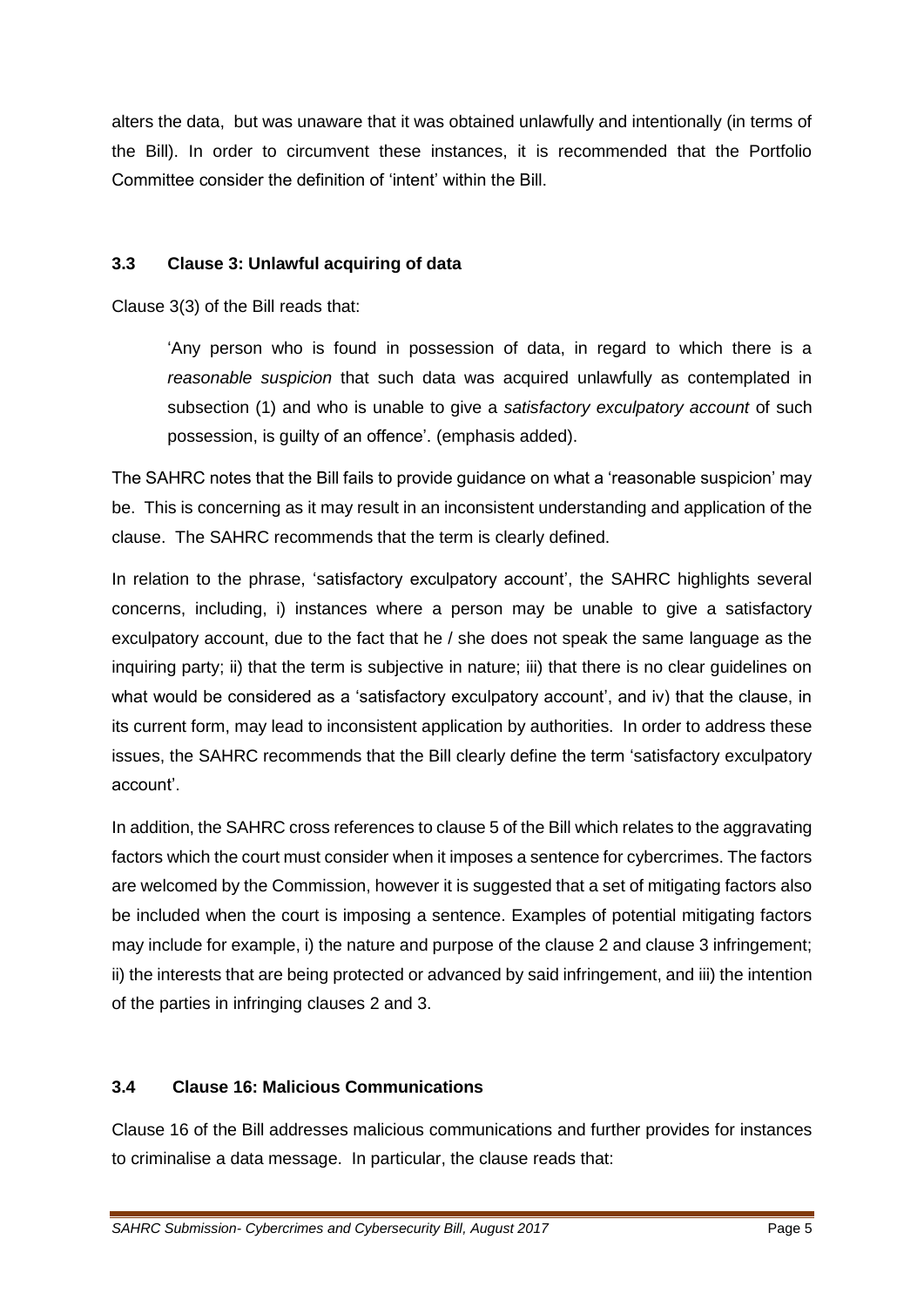'Any person who unlawfully makes available, broadcasts or distributes by means of a computer system, a data message to a specific person, group of persons or the general public with the intention to incite—

- (a) the causing of any damage to any property belonging to; or
- (b) violence against, a person or a group of persons is guilty of an offence.'

The SAHRC stresses that the public ought to be made aware that communications of this nature may incur criminal sanction and that a robust public education initiative is introduced to curtail communications of this nature. The SAHRC also recommends that the Bill is aligned to section 16(2) of the Constitution which guarantees freedom of expression but specifically recognises that it does not extend to the 'incitement of imminent violence' or the advocacy of hatred that is based on race, ethnicity, gender or religion, and that constitutes incitement to cause harm.

#### **3.5 Clause 17: Data message which is harmful**

The SAHRC notes that clause 17 relates to data messages which are harmful.

**17.** (1) Any person who unlawfully and intentionally makes available, broadcasts or distributes, by means of a computer system, a data message which is harmful,

is guilty

of an offence.

(2) For purposes of subsection (1), a data message is harmful when—

*(a)* it threatens a person with—

(i) damage to any property belonging to, or violence against, that person; or

> (ii) damage to any property belonging to, or violence against, any member of the family or household of the person or any other person in a close relationship with the person;

*(b)* it threatens a group of persons with damage to any property belonging to, or violence against, the group of persons or any identified person forming part of the group of persons or who is associated with the group of persons:

*(c)* it intimidates, encourages or harasses a person to harm himself or herself or any other person; or

*(d)* it is inherently false in nature and it is aimed at causing mental, psychological, physical or economic harm to a specific person or a group of persons,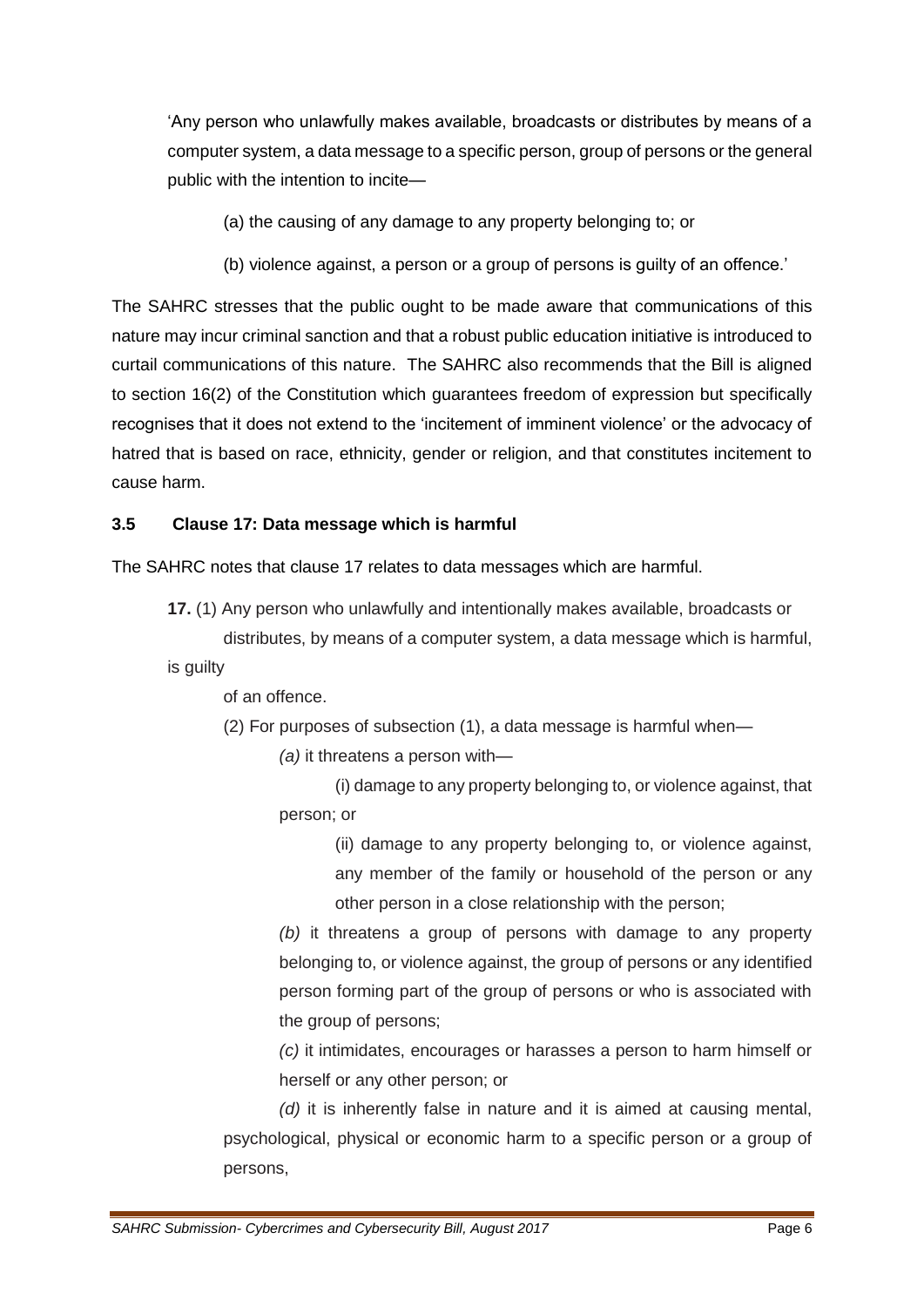and a reasonable person in possession of the same information and with regard to all the circumstances would regard the data message as harmful.

The SAHRC welcomes the intention of the clause. However, it requests clarity on what the implications may be for publication of 'fake news', which may not always necessarily be considered as 'harmful,' yet could have several implications in misleading the public.

The SAHRC further notes the inclusion of the 'reasonable person' standard in assessing the degree of harmfulness i.e. a *reasonable person* in possession of the same information and with regard to all the circumstances would regard the data message as *harmful*" (emphasis added). The Commission however recommends that in order to fully establish a reasonable person standard in the Bill, reference ought to be made to the context in which a data message may have been sent.

### **3.6 Clause 18: Distribution of a data message without consent**

Clause 18 relates to the criminalisation in distribution of a data message without consent. The clause states that:

- **18.** (1) Any person who unlawfully and intentionally makes available, broadcasts or distributes, by means of a computer system, a data message of an intimate image of an identifiable person knowing that the person depicted in the image did not give his or her consent to the making available, broadcasting or distribution of the data message, is guilty of an offence.
	- (2) For purposes of subsection (1), ''intimate image'' means a visual depiction of a person made by any means—

*(a)* under circumstances that give rise to a reasonable expectation of privacy; and

*(b)* in which the person is nude, is exposing his or her genital organs or anal region or, in the case of a female, her breasts.

The SAHRC welcomes the clause, noting the high levels of cyberbullying and the phenomenon of 'revenge porn'<sup>2</sup> where intimate images are shared by partners on a nonconsensual basis. The SAHRC however notes the use of the term 'female' in clause 18(2)(ii)

**.** 

<sup>&</sup>lt;sup>2</sup> 'Revenge porn' is the term which has been coined for the sexually explicit portrayal of one or more people that is distributed without their consent via any medium and often distributed by a partner of the intimate relationship. See, https://en.wikipedia.org/wiki/Revenge\_porn

*SAHRC Submission- Cybercrimes and Cybersecurity Bill, August 2017* Page 7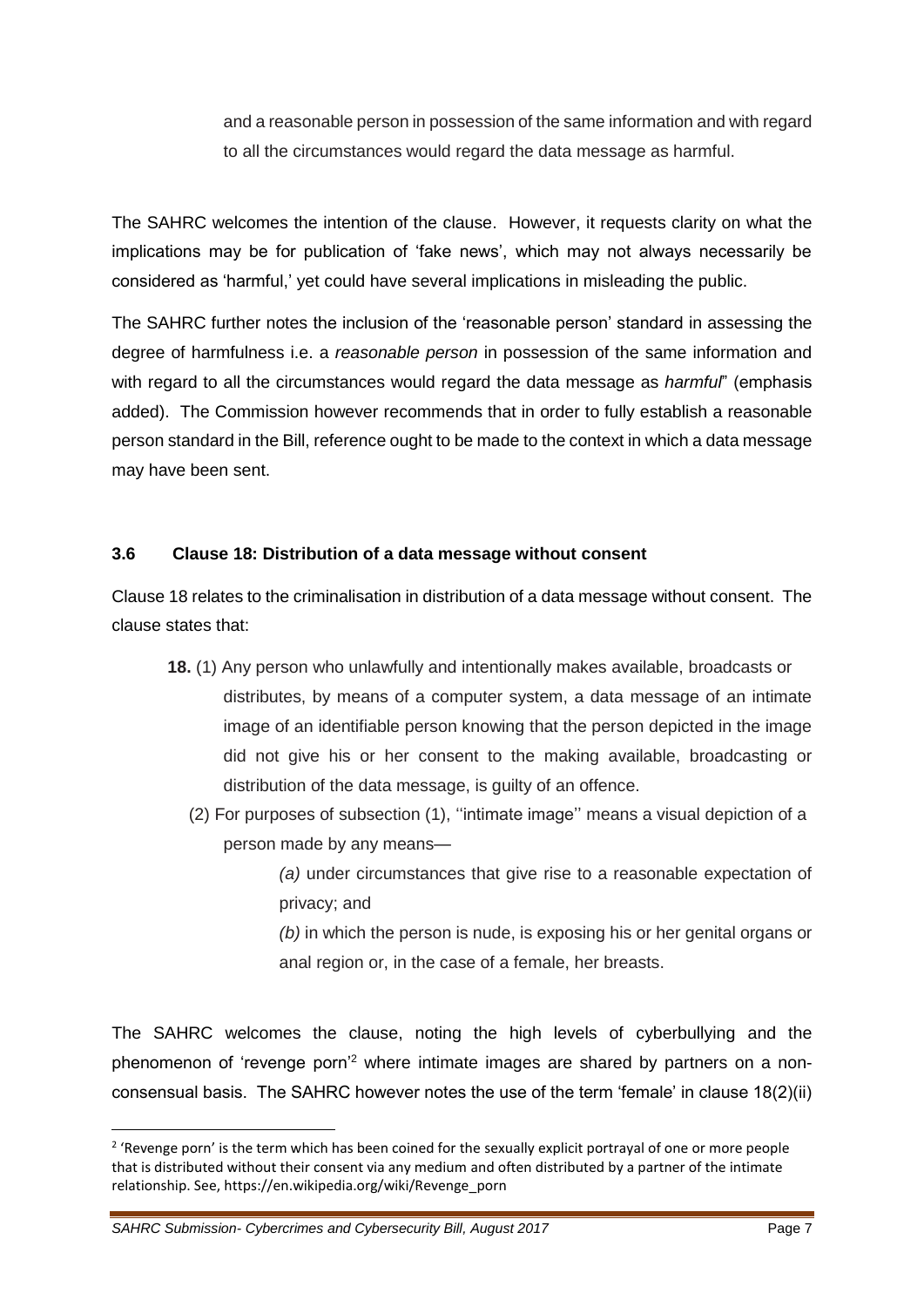and points out that the term is limited to biological status. It is recommended that the term is replaced with the word 'woman' which is broader, taking into account intersex, transgendered and persons with body variations, who identify themselves as woman.

## **3.7 Clause 27: Investigation, search and seizure**

The SAHRC notes that clause 27 addresses instances where an article may be searched, accessed and seized by virtue of a search warrant and permits searches of a container, premises, vehicle, facility, ship or aircraft. The Commission specifically points out that clause 27(b)(2)(c) states that a search warrant must authorize the police official to,

'search any person who is believed, on reasonable grounds, to be able to furnish any information of material importance concerning the matter under investigation and who is found *near* such container, on or at such premises, vehicle, facility, ship or aircraft.' (emphasis added)

The SAHRC notes that the term 'near' within this context is unclear. It further highlights that the lack of guidance in this regard could potentially be used as justification to search persons outside the immediate scope of the item that was granted a warrant to be searched. Whilst the Commission notes that clause 31(1)(b) states that, 'a police official may without a warrant, as contemplated in section 40 of the Criminal Procedure Act, 1977, arrest any person—'whom he or she *reasonably suspects* of having committed any offence in terms of Chapter 2 or section 16, 17 or 18…', it expresses concern that the broad nature of the provision may lead to abuse. The Commission recommends that the standard for 'reasonable suspicion' within the context of the Bill is expanded upon to ensure a proper balance between the need to combat cybercrimes and the protection of personal dignity.

# **3.8 Clause 53: Cyber Response Committee**

The SAHRC notes the establishment of a Cyber Response Committee (CRC), to implement the cyber initiative of the country. The Commission further notes that the CRC is comprised of state actors and recommends that chapter 9 organisations, experts in the field and civil society organisations are included on the Committee, so as to ensure that a diverse set of interests are represented.

It is critical that the CRC operates within a human rights framework to ensure the balancing of interests of law enforcement and fundamental human rights. Noting the sensitivity of